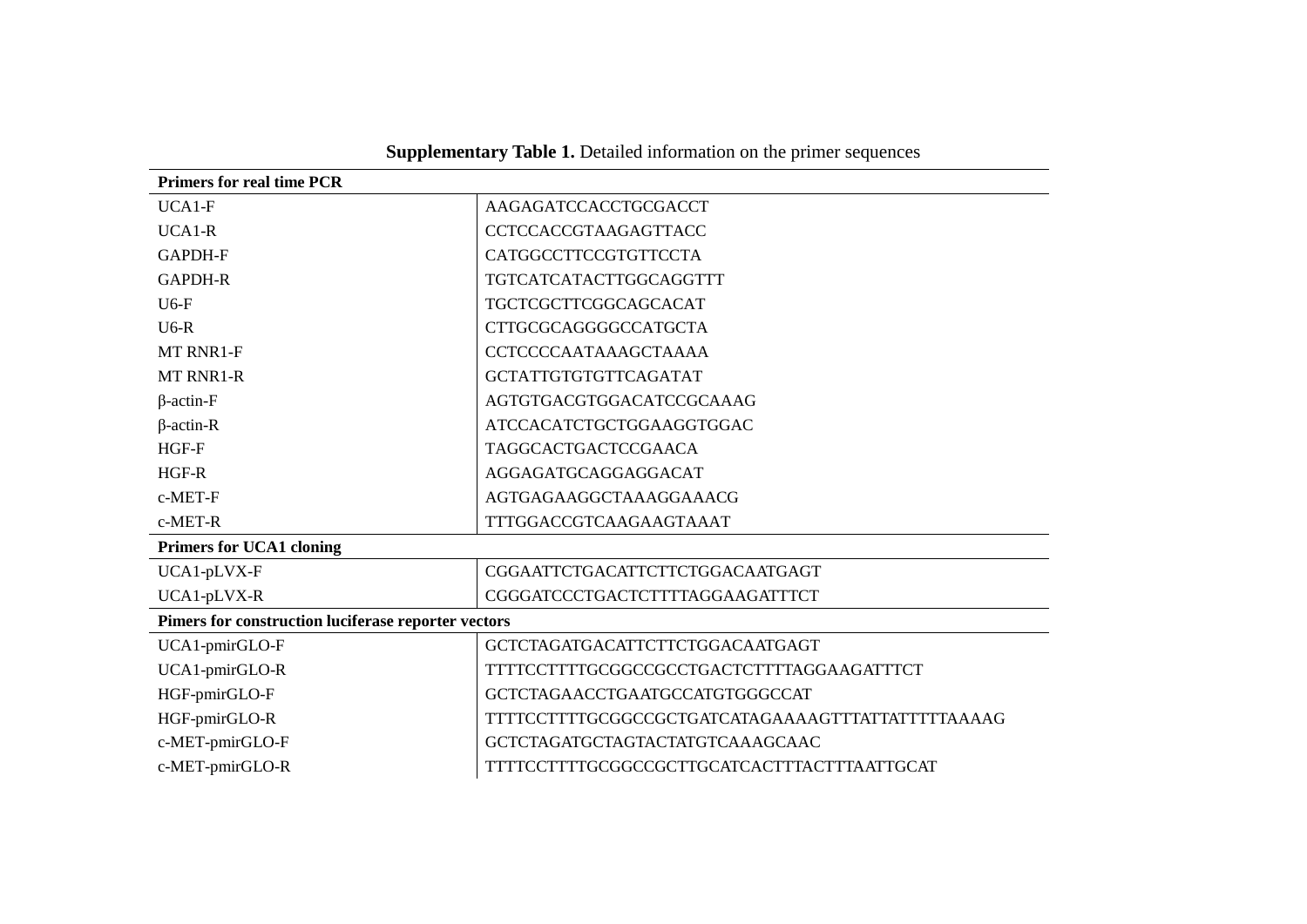| UCA1-pmirGLO-M-F                                          | GTacaaacaaGTTAGAGGGCTTGGGACATTTCACT            |
|-----------------------------------------------------------|------------------------------------------------|
| UCA1-pmirGLO-M-R                                          | GCCCTCTAACttgtttgtACATACTTTGTGTTGTCCTGGATGC    |
| HGF-pmirGLO-M-F                                           | CCTcaaacaaATTAACCAAATATTTTTAAAAATATTTCCTC      |
| HGF-pmirGLO-M-R                                           | GGTTAATttgtttgAGGTAAGATATCTTAGTATAAAACTTGGACAG |
| c-MET-pmirGLO-M-F                                         | CCTTTTAAtacaaacaaTGTTTTTTGAGACAGGATCTCACTCT    |
| c-MET-pmirGLO-M-R                                         | ttgtttgtaTTAAAAGGGAATGTTTACCTAATGGG            |
| Primers used for Sanger sequencing of KRAS, NRAS and BRAF |                                                |
| KRAS-exon2-F (Codon G12, G13)                             | <b>TCAAAGAATGGTCCTGCACC</b>                    |
| KRAS-exon2-R (Codon G12, G13)                             | AGGCCTGCTGAAAATGACTG                           |
| KRAS-exon3-F (Codon Q61)                                  | ATTATTTATGGCAAATACACAAAG                       |
| KRAS-exon3-R (Codon Q61)                                  | <b>TCTCCCTTCTCAGGATTC</b>                      |
| KRAS-exon4-F (Codon A146)                                 | GAGAGAAAAACTGATATATTAAATGAC                    |
| KRAS-exon4-R (Codon A146)                                 | TTCTAGAACAGTAGACACAAAAC                        |
| KRAS-exon4-F (Codon K117)                                 | CTGAGCCTGTTTTGTGTCTACTG                        |
| KRAS-exon4-R (Codon K117)                                 | TTTTATGACAAAAGTTGTGGACAGG                      |
| NRAS-exon2-F (Codon G12, G13)                             | <b>CCTCTATGGTGGGATCATATTC</b>                  |
| NRAS-exon2-R (Codon G12, G13)                             | CTGATTACTGGTTTCCAACAG                          |
| NRAS-exon3-F (Codon Q61)                                  | <b>CCTTCGCCTGTCCTCATGTA</b>                    |
| NRAS-exon3-R (Codon Q61)                                  | <b>TTGAACTTCCCTCCCTCCCT</b>                    |
| NRAS-exon4-F (Codon A146)                                 | AATATGAATATGGATCACATCTCTA                      |
| NRAS-exon4-R (Codon A146)                                 | ATGGTGCTAGTGGGAAACAAGTGTG                      |
| NRAS-exon4-F (Codon K117)                                 | <b>TAACTCTTGGCCAGTTCGTGG</b>                   |
| NRAS-exon4-R (Codon K117)                                 | AGGGAGCAGATTAAGCGAGTA                          |
| BRAF-exon11-F (Codon G465, G468, Y472)                    | AAAAGTTGTTAAACATATCCTATT                       |
| BRAF-exon11-R (Codon G465, G468, Y472)                    | <b>GGGACTCGAGTGATGA</b>                        |
| BRAF-exon15-F                                             | <b>GTAACTCAGCAGCATCTCAGG</b>                   |
|                                                           |                                                |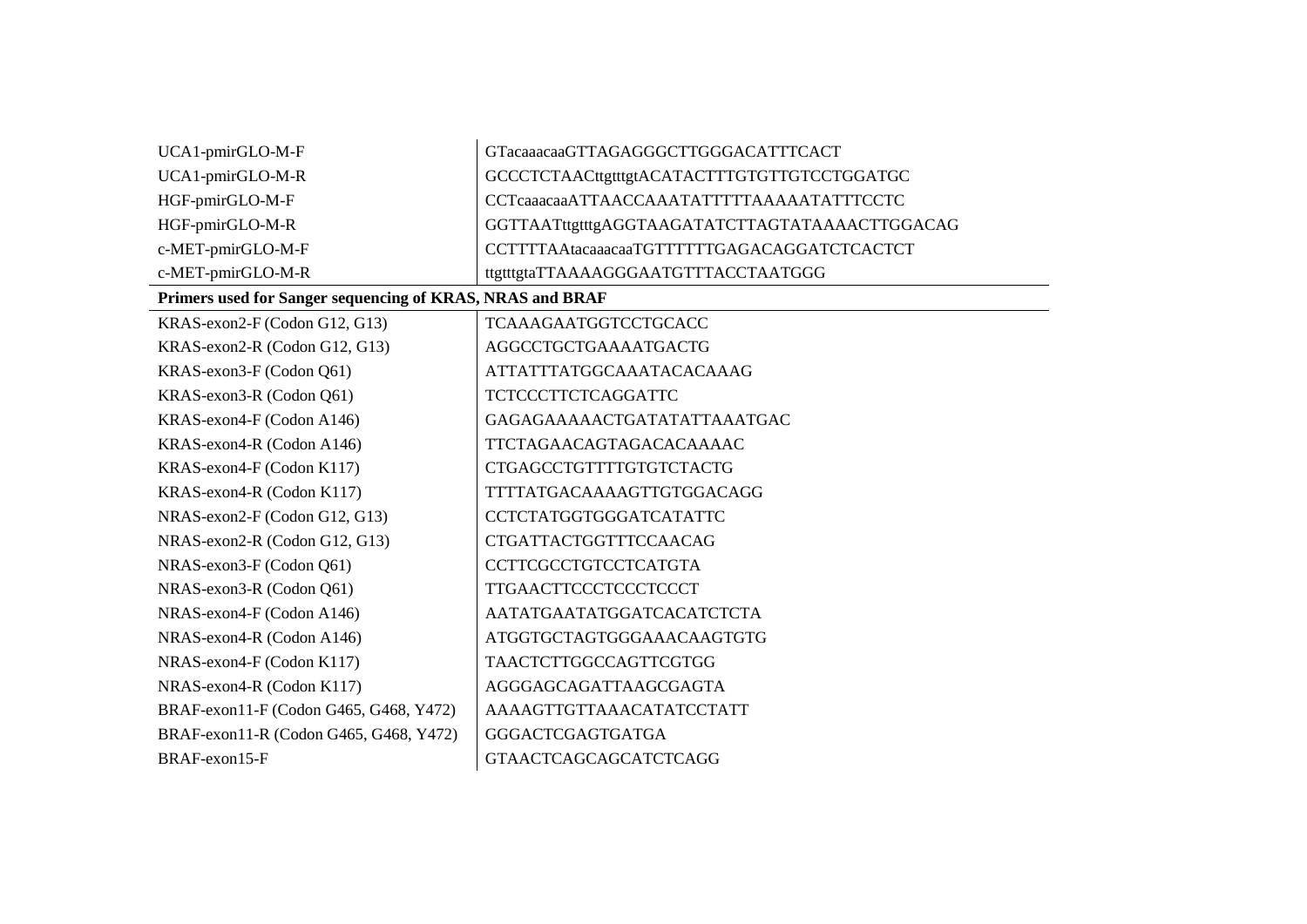BRAF-exon15-R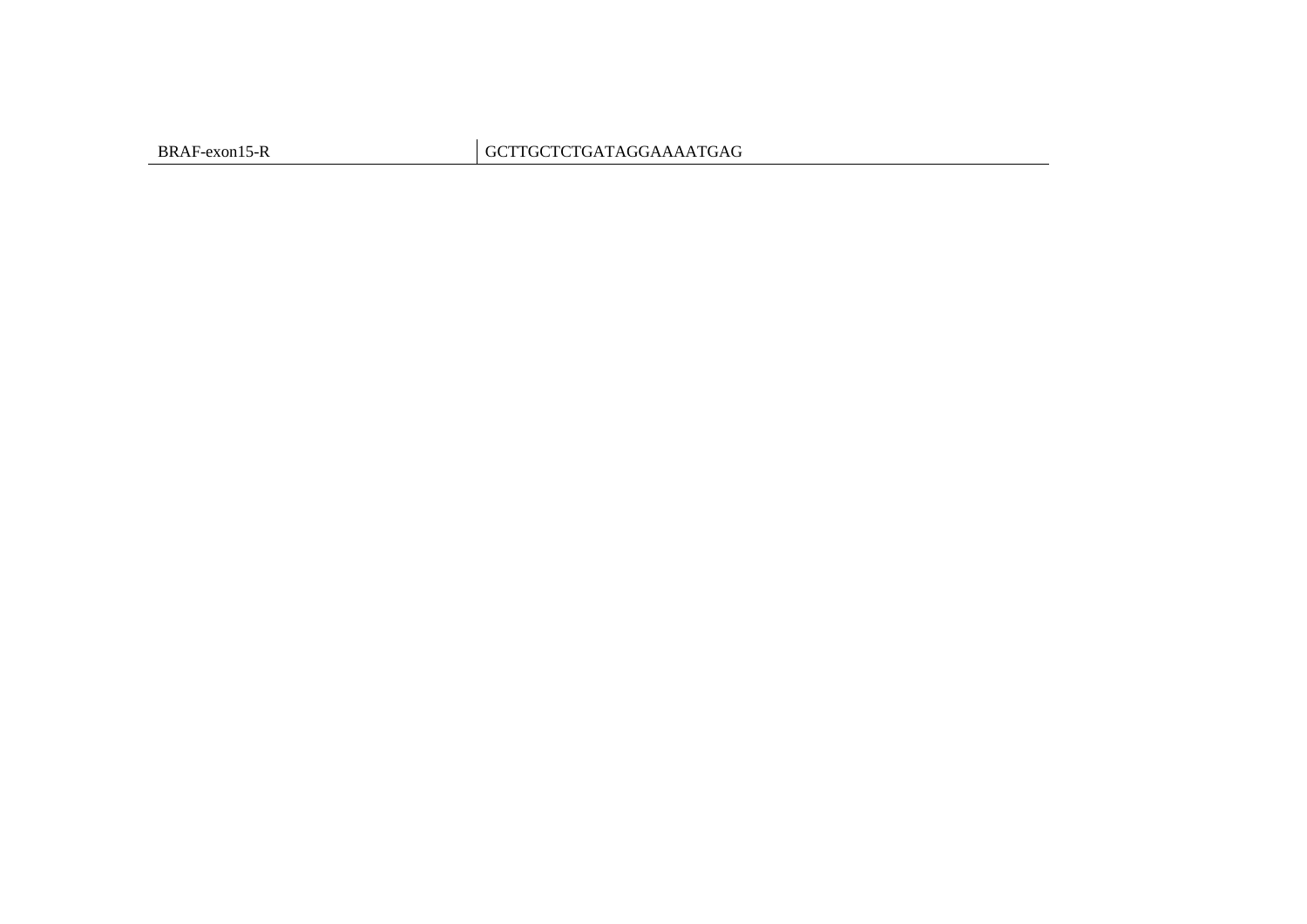| No. | Gender                    | Age | <b>Primary site</b> | <b>Metastatic sites</b>        | Differentiation <sup>1</sup> | Cetuximab regimen <sup>2</sup> | <b>Best response to</b><br>cetuximab <sup>3</sup> | Site of specimen (pre)   | Site of specimen (post) |
|-----|---------------------------|-----|---------------------|--------------------------------|------------------------------|--------------------------------|---------------------------------------------------|--------------------------|-------------------------|
|     | M                         | 55  | rectosigmoid        | liver                          | G <sub>2</sub>               | FOLFOX4+cetuximab              | PR                                                | rectum                   | rectum                  |
| 2   | $\boldsymbol{\mathrm{F}}$ | 36  | left colon          | liver, lung, peritonealcavity  | $G1-G2$                      | FOLFOX4+cetuximab              | PR                                                | sigmoid                  | liver lesion            |
| 3   | M                         | 67  | left colon          | liver, lung                    | G <sub>2</sub>               | FOLFOX4+cetuximab              | PR                                                | sigmoid                  | sigmoid                 |
| 4   | M                         | 59  | left colon          | left ovary and adnexa, lung    | G1                           | FOLFIRI+cetuximab              | <b>SD</b>                                         | sigmoid                  | left adnexal mass       |
| 5   | M                         | 73  | rectum              | liver                          | G <sub>2</sub>               | FOLFOX4+cetuximab              | PR                                                | rectum                   | liver lesion            |
| 6   | M                         | 80  | transverse colon    | liver, bone                    | G <sub>3</sub>               | Cetuximab                      | <b>SD</b>                                         | transverse colon         | transverse colon        |
|     | F                         | 52  | left colon          | liver                          | $G2-G3$                      | FOLFIRI+cetuximab              | <b>SD</b>                                         | left colon               | liver lesion            |
| 8   | F                         | 45  | left colon          | liver                          | G1                           | FOLFOX4+cetuximab              | PR                                                | sigmoid                  | liver lesion            |
| 9   | M                         | 42  | right colon         | liver, lung, peritoneal cavity | G <sub>2</sub>               | FOLFIRI+cetuximab              | <b>SD</b>                                         | hepatic flexure of colon | abdominal wall mass     |
| 10  | F                         | 58  | left colon          | liver, lung, peritoneal cavity | G <sub>2</sub>               | mFOLFOX6+cetuximab             | <b>SD</b>                                         | sigmoid                  | omental mass            |

**Supplementary Table 2.** Clinic-pathological characteristics of metastatic CRC patients with paired specimen pre- and post-cetuximab treatment

1. G1, well-differentiated, G2, moderately differentiated, G3, poorly differentiated.

2. Cetuximab 400 mg/m<sup>2</sup> initial dose followed by 250 mg/m<sup>2</sup> weekly thereafter with cetuximab dose intensity>90% were given to all subjects.

Chemotherapy regimens: FOLFOX4 or mFOLFOX6, modified FOLFOX6 (5-fluorouracil, leucovorin, and oxaliplatin).

3. PR, partial response; SD, stable disease.